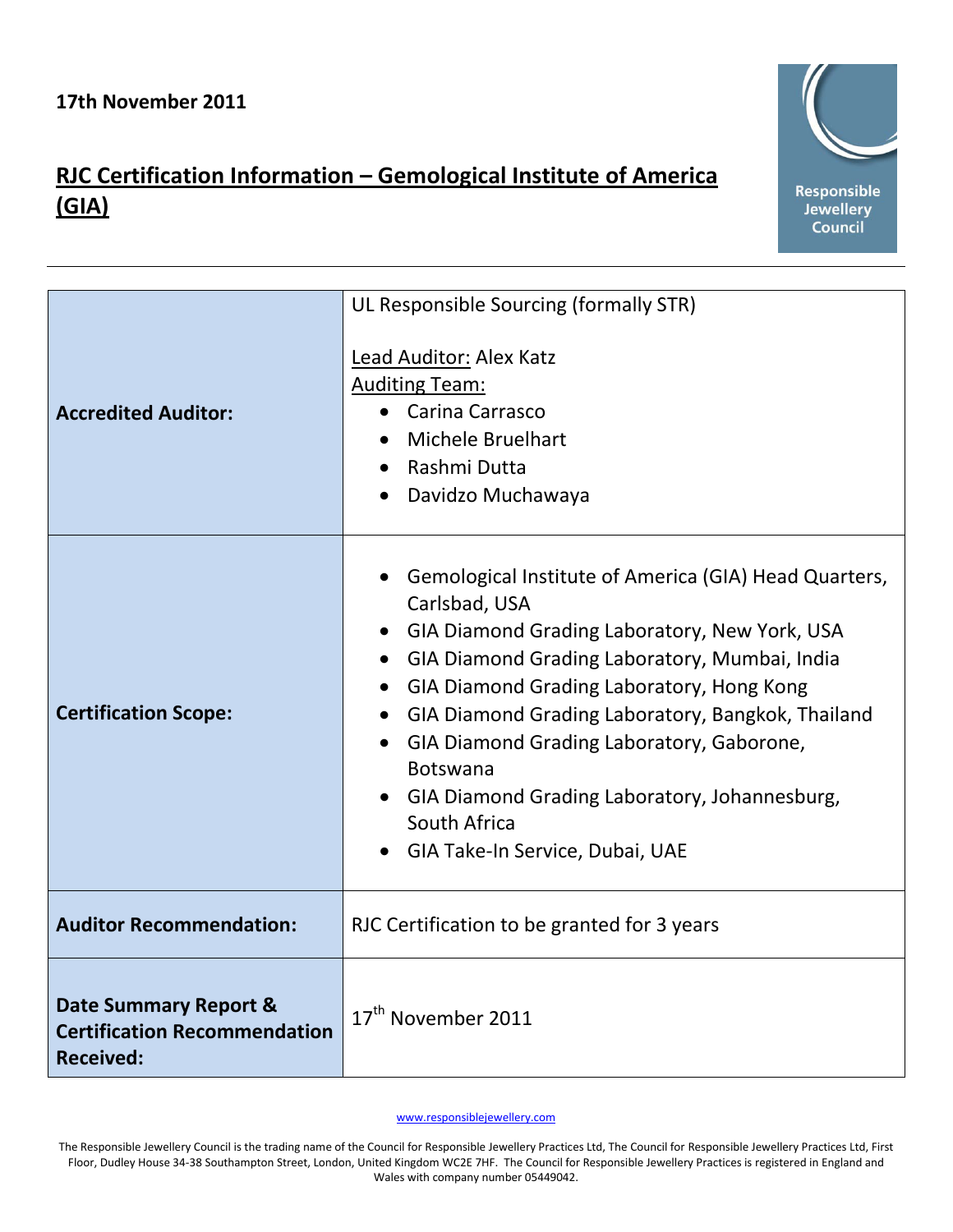| <b>Certification Period:</b>               | 17 November 2011 – 17 November 2014 |
|--------------------------------------------|-------------------------------------|
| <b>RJC Member Certification</b><br>Number: | 0000 0074                           |

[www.responsiblejewellery.com](http://www.responsiblejewellery.com/)

The Responsible Jewellery Council is the trading name of the Council for Responsible Jewellery Practices Ltd, The Council for Responsible Jewellery Practices Ltd, First Floor, Dudley House 34-38 Southampton Street, London, United Kingdom WC2E 7HF. The Council for Responsible Jewellery Practices is registered in England and Wales with company number 05449042.